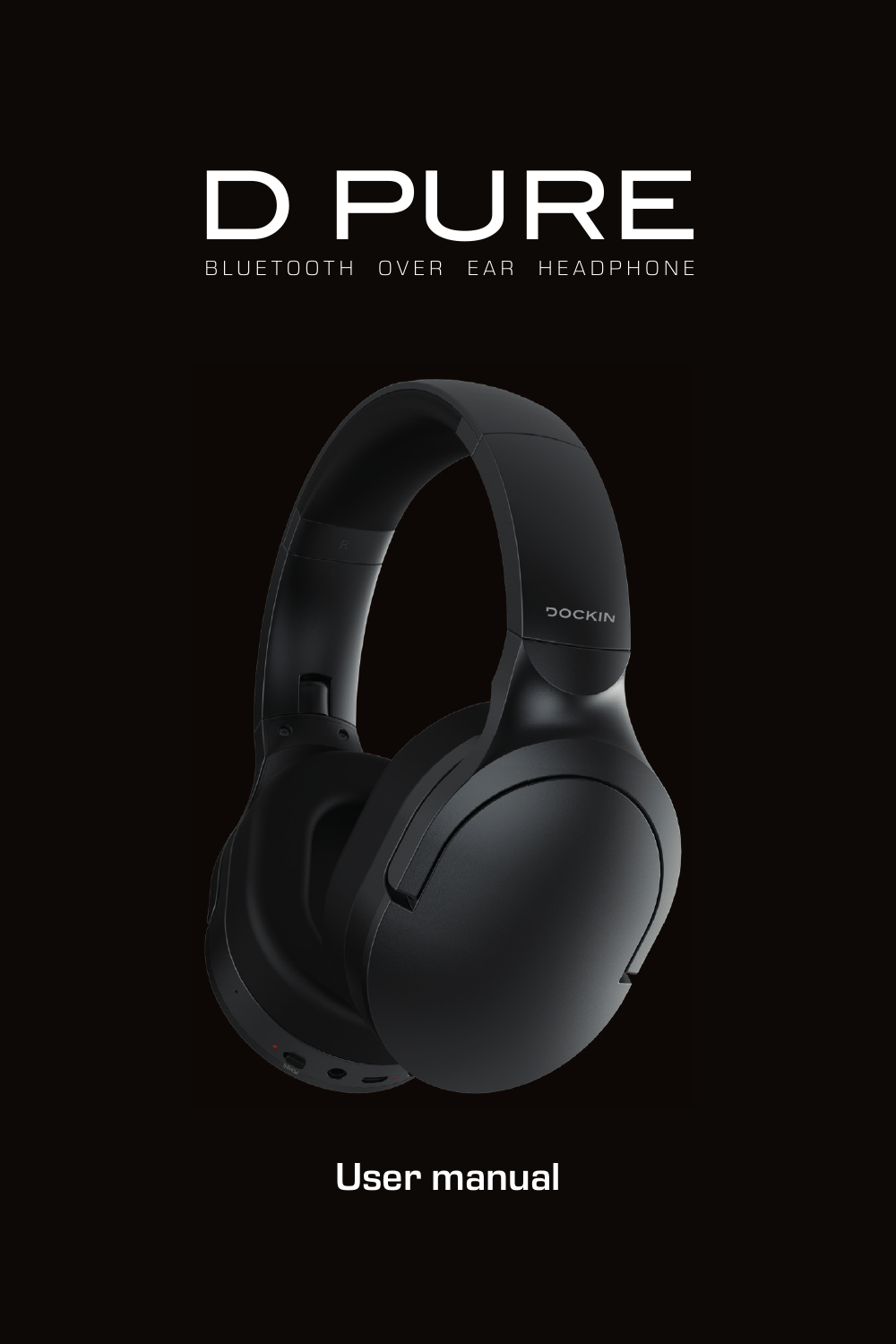## **CONTENT**

## **GENERAL**

#### **SAFETY**

#### **OPERATION**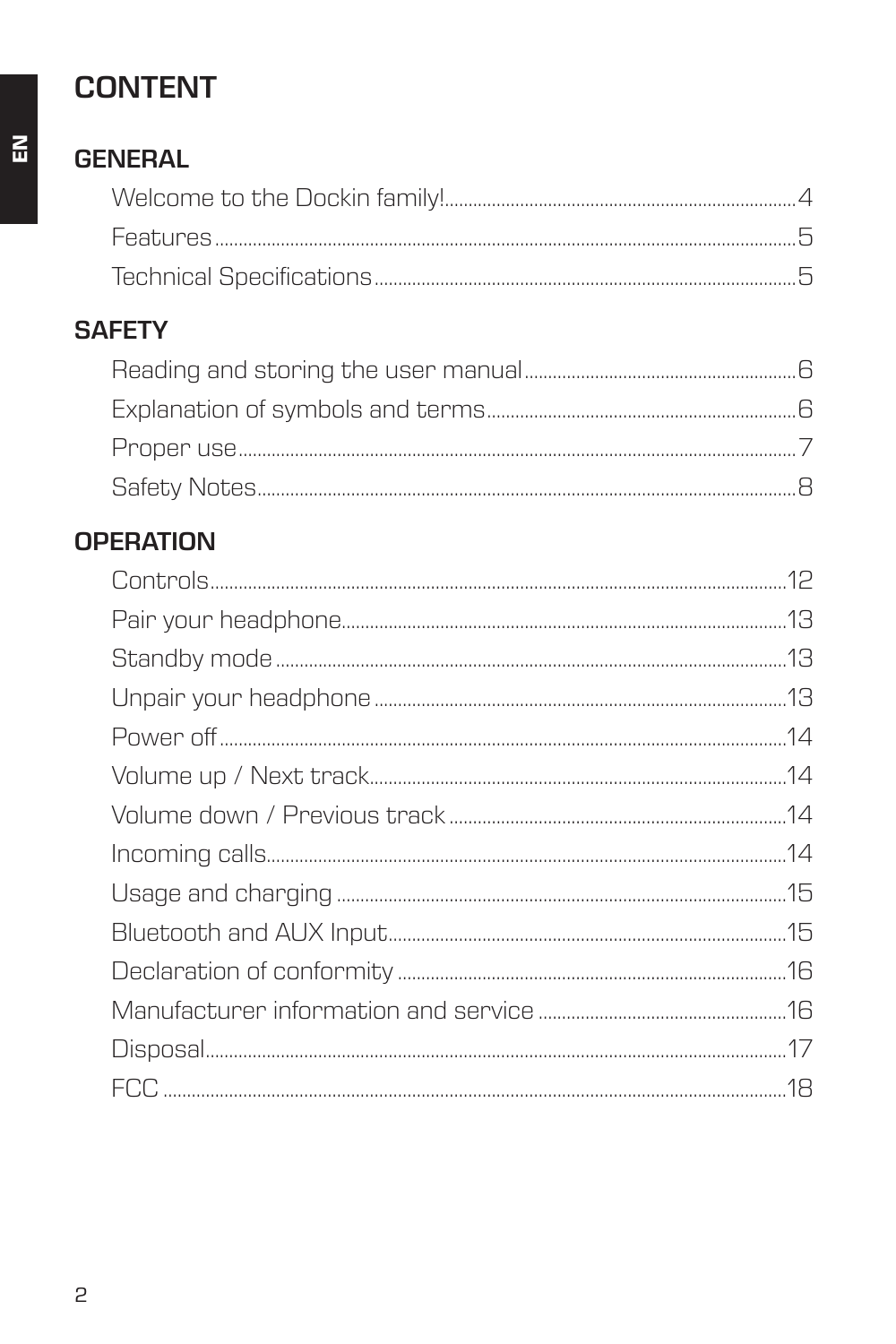## **WELCOME TO THE DOCKIN FAMILY!**

#### **About DOCKIN**

Honesty and authenticity are at the core of what we believe in. Both are incorporated into our daily work and are therefore an integral part of DOCKIN as a brand and our products.

We meet the challenge of a new, young brand in the rather conservative audio market head on. Being on the frontier of technology, delivering products for a better life and better sound for our entire community — whether it is through our products, our customer service or through reaching out to you in other ways.

#### **OUR MISSION**

We put our passion into audio concepts that enhance your experience of unique sound in your flexible and mobile life – anytime and anywhere! First-class workmanship and a captivating sound are always in the centre of our focus.

#### **PASSION FOR SOUND**

… is more than just flakey marketing speak. Our team consists of people with strong backgrounds in audio and a passion for sound and aesthetics. The love for music, sound and technology unites our team and makes our products unique in the audio landscape.

You can learn even more about us at **www.dockin.de/about**! Here are some curated playlists for you, which you can listen to there and on Spotify. Just come over and take a look!



**dockin\_de**



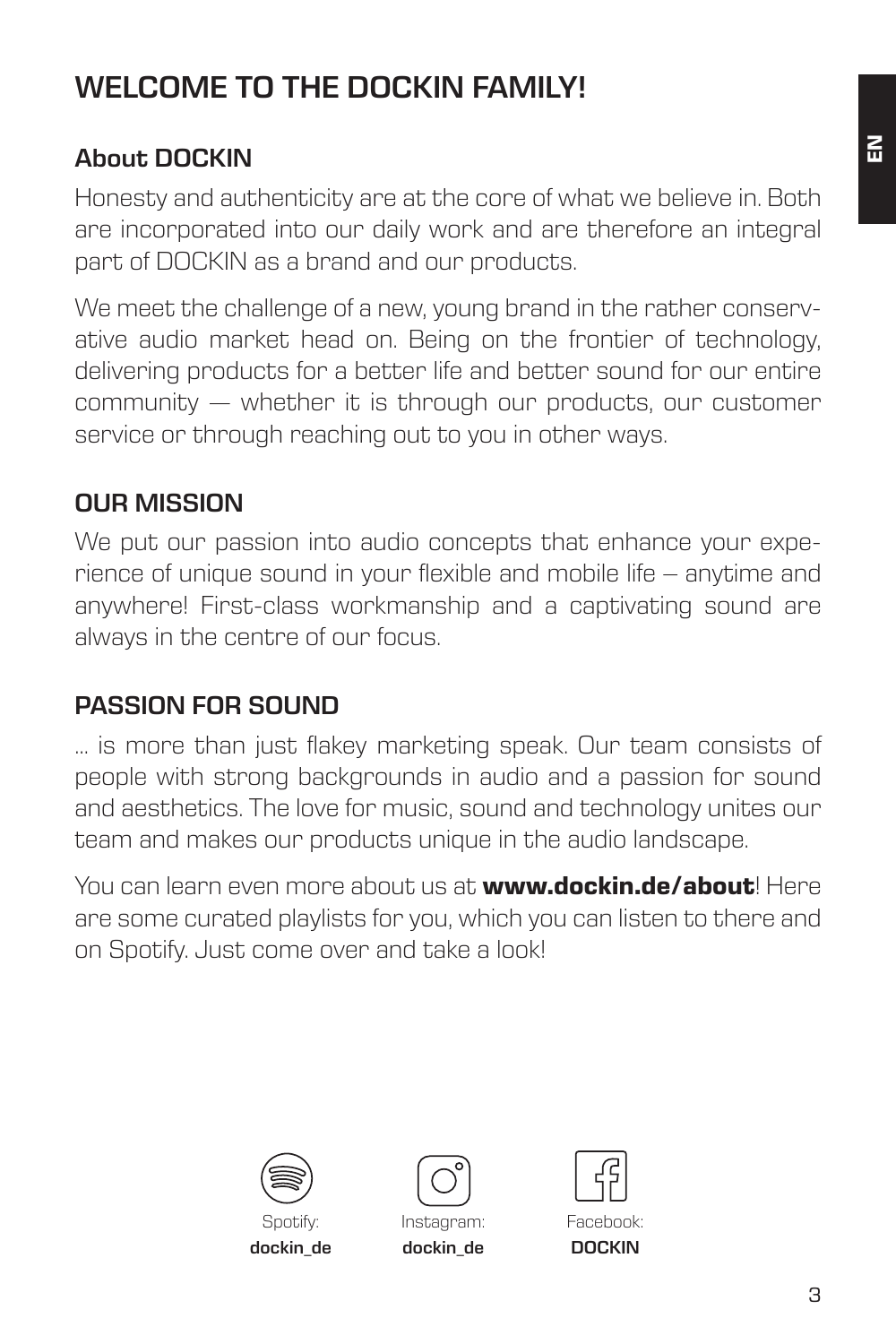#### **FEATURES**

- **»** 40mm High-Quality Active Driver
- **»** 20Hz 20kHz Frequency
- **»** Sensitivity 98 +- 3dB
- **»** Hands-free calling with Clear Voice Capture
- **»** 3 Button Control Interface
- **»** Up to 38 hours Playtime
- **»** Charging Time <3 hours
- **+** Carry bag
- **+** Aux Cable
- **+** Micro USB charging Cable

#### **TECHNICAL SPECIFICATIONS**

| Standby       | < 250 h                                |
|---------------|----------------------------------------|
| Cable Length  | 120cm                                  |
| Weight        | 260 g                                  |
| Charging Time | $<$ 3 $h$                              |
| Color         | black                                  |
| Connection    | Bluetooth 5.0, 3.5mm Aux,<br>Micro-USB |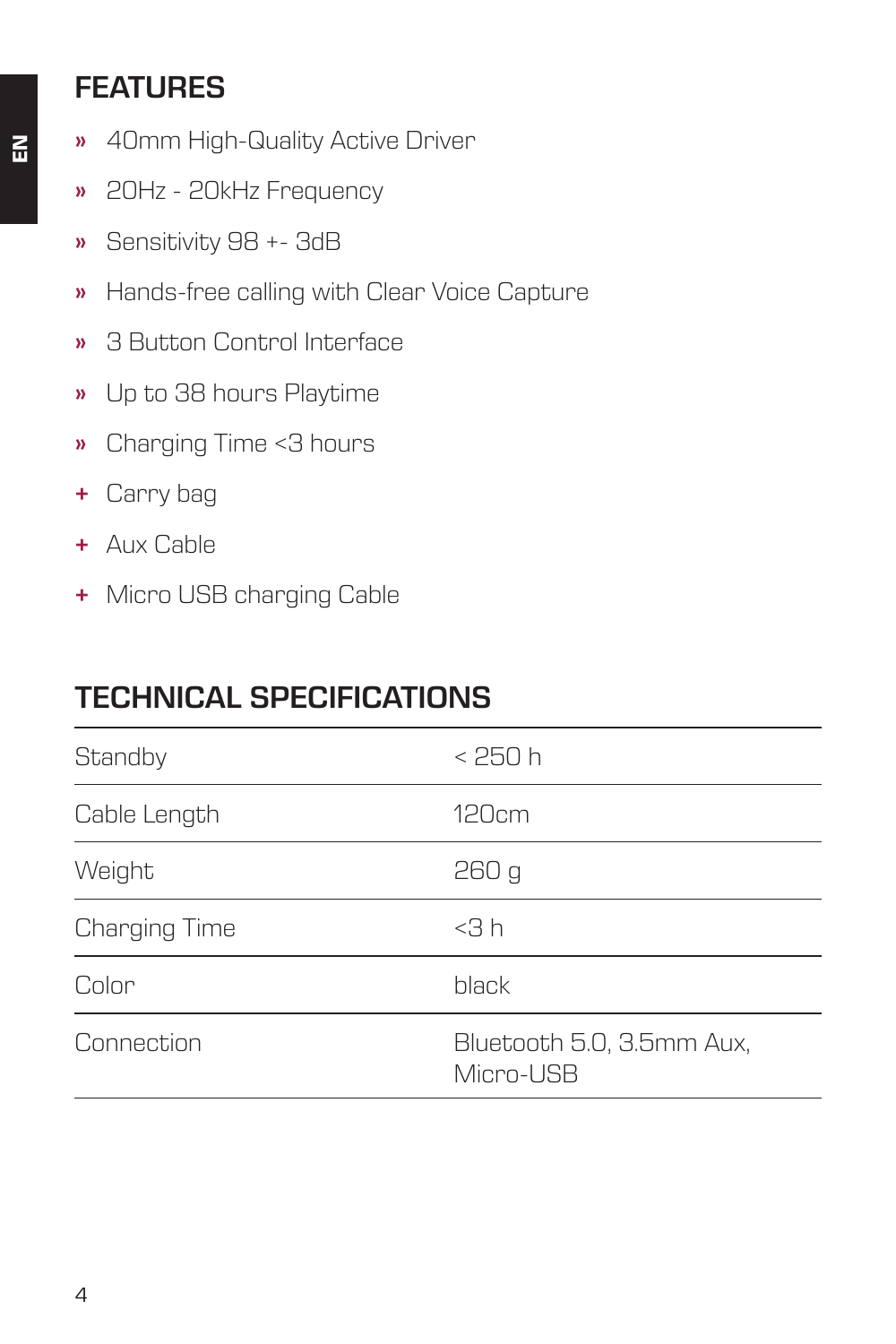# **READING AND STORING THE USER MANUAL**



This user manual for your D PURE Bluetooth® speaker (hereinafter referred to only as "D PURE") contains important information about safety and handling. Therefore, read the user manual carefully before using

the D PURE and also store it in a safe place for future reference. If you do not observe the information in the user manual, in particular the safety notes, this may result in damage to property and, in the worst case, even injury to persons. If you pass your D PURE on to someone, make sure to also include this user manual.

This user manual is based on the standards and rules in force in the European Union. When abroad, also be sure to observe the country-specific guidelines and laws.

You can download this user manual as a PDF file at **www.dockin. de** under **Support**.

#### **EXPLANATION OF SYMBOLS AND TERMS**

Here, you will find a list of the safety-relevant symbols and terms, which are used in this user manual, on the D PURE or on its packaging.



This combination of a warning symbol and term indicates a moderate risk, which, if not avoided, may result in death or severe injury.

#### **NOTICE**

This signal term warns you of potential damage to property.



The GS symbol on the mains adapter stands for tested safety. Products labelled with this symbol meet the requirements of the German Product Safety Act (ProdSG).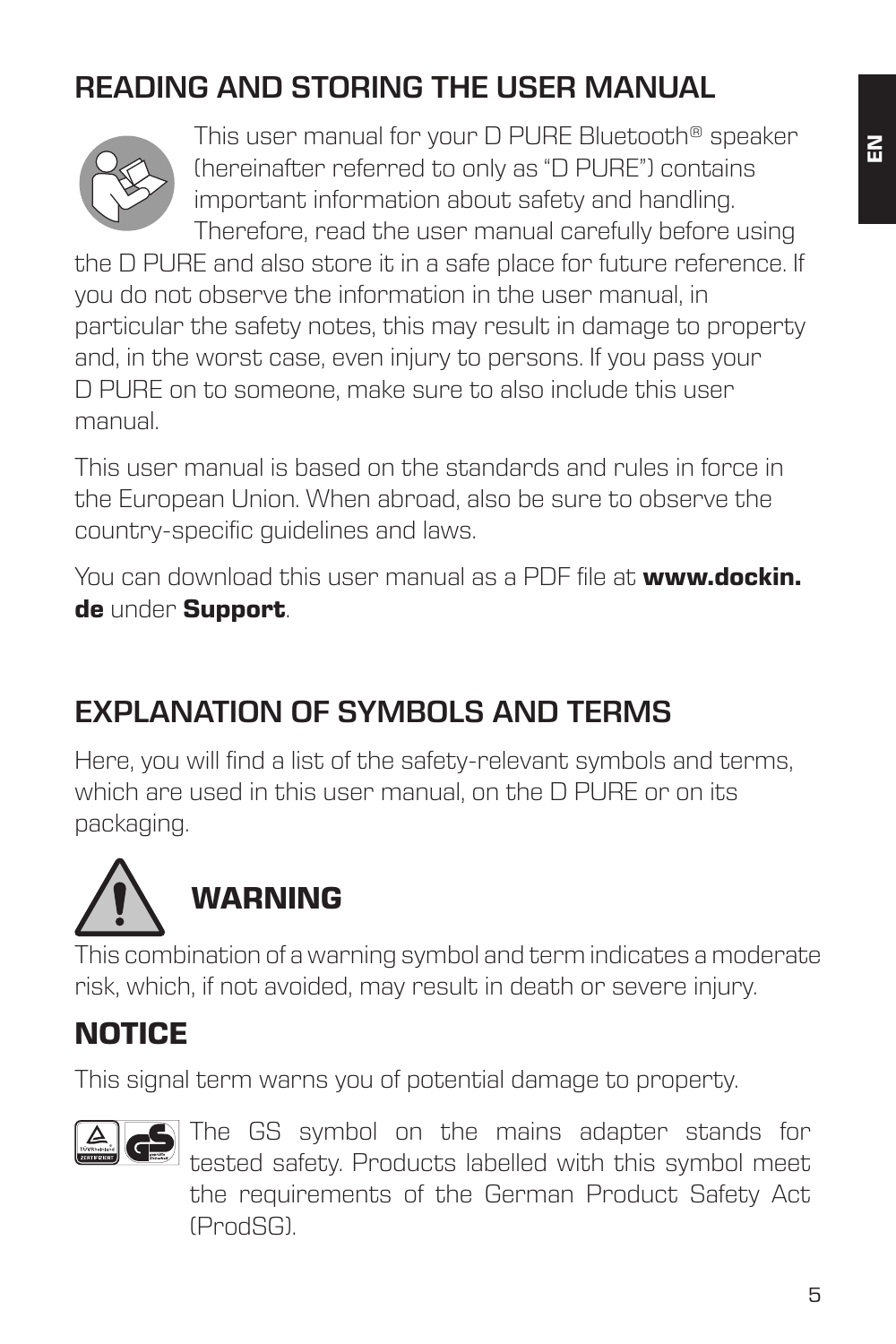This symbol indicates that the wall adapter is a device belonging to protection class II.



Declaration of conformity (see chapter "Declaration of conformity"): This symbol indicates products that fulfil all applicable Community regulations in the European Economic Area.



This symbol certifies that the radiated electromagnetic interference of the device is under the limit approved by the US Federal Communications Commission.



ETL Listed test seal: Products labelled with this symbol meet the requirements of electrical product safety of the United States of America.



The wall adapter may only be used indoors.

#### **PROPER USE**

The D PURE is designed as a speaker for private use. It is not suitable for commercial use. You can connect to a source device of your choice in the following ways: You can connect the source device to the D PURE via Bluetooth® 5.0, EDR or using an AUX cable.

The D PURE also has a power bank function, that is, you can also connect suitable external devices to the D PURE and charge them using the integrated rechargeable battery of the D PURE.

The power cable contained in the package contents is designed for charging the D PURE. If you want to charge an external device on the D PURE using the power bank function, you may, depending on the respective external device, need an additional cable that is not included in the package contents.

Only use the D PURE as described in this user manual. Any other use is deemed improper and may result in damage to property or even injury to persons. The D PURE is not a children's toy.

The manufacturer or vendor accepts no liability for damage caused by improper or incorrect use.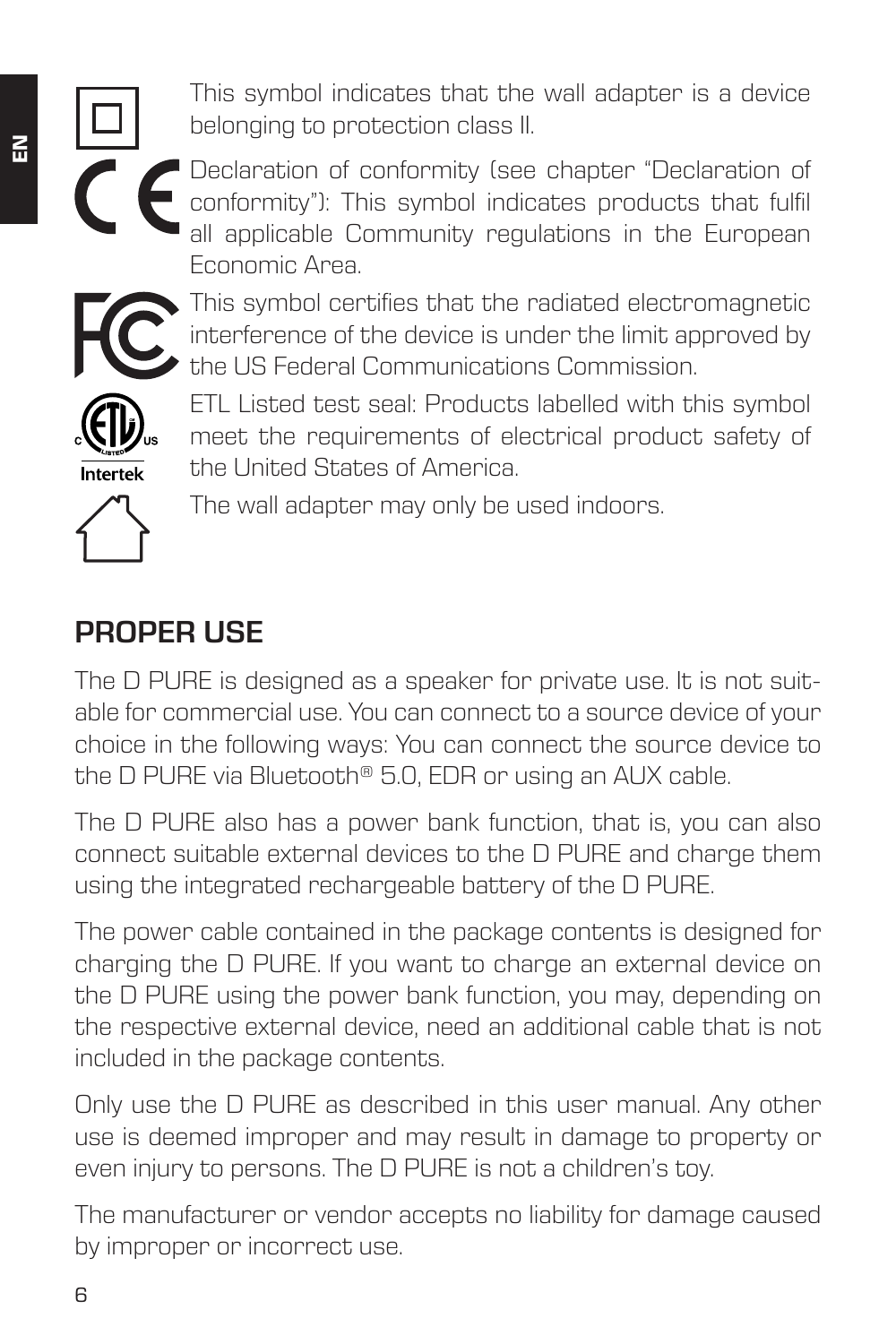## **SAFETY NOTES**



## **WARNING Risk of electrical shock!**

Improper handling, incorrect electrical installation or excessive mains voltage may result in an electrical shock.

- Make sure that the mains voltage of the socket corresponds to the specification on the rating plate if you connect the D PURE to it for charging purposes.
- Make sure that the socket that you connect the D PURE to is readily accessible so that you can quickly disconnect the D PURE from the mains supply in the event of a fault.
- Only use the power cable contained in the package contents to charge the D PURE.
- Stop using the D PURE if it exhibits visible damages or if the power cable or its connector plug is defective.
- Do not in any case open the housing of the D PURE. Instead, contact a qualified workshop for repairs. Liability and warranty claims are excluded in the event of repairs performed by yourself, improper connection or incorrect operation.
- Only parts that comply with the original device data may be used for repairs. There are electrical and mechanical parts in the device which are necessary in order to avoid exposure to sources of danger.
- Do not in any case submerge the D PURE and the power cable in water or other liquids.
- Do not use the D PURE in the rain or in wet rooms.
- Make sure that the D PURE and the power cable do not come into contact with open flames and hot surfaces.
- Make sure that the power cable is not kinked and do not lay it over sharp edges.
- Disconnect the D PURE from the power supply once it is fully charged, before you clean the D PURE or if a fault occurs.
- Immediately disconnect any external devices connected to the D PURE if a fault occurs.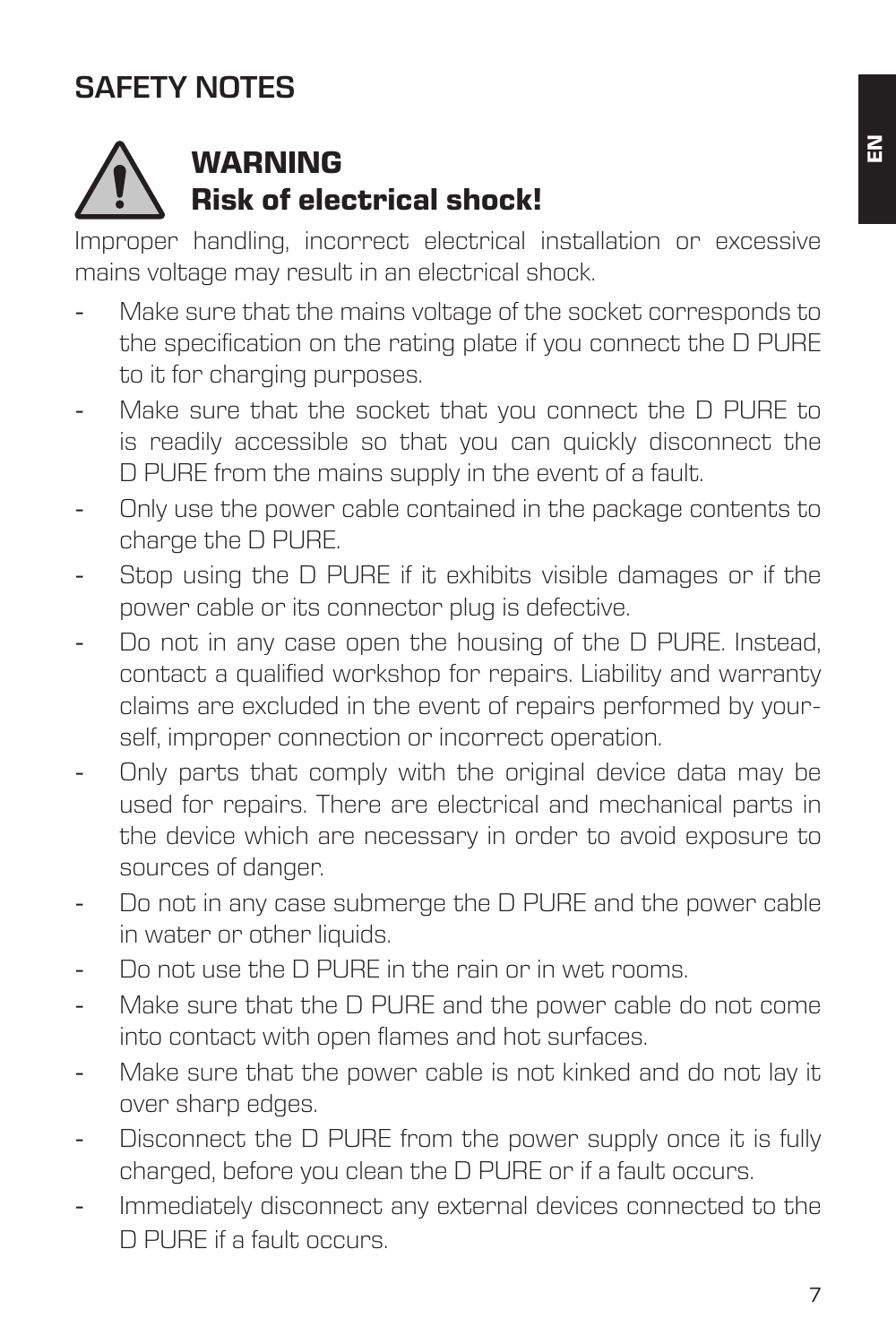# **WARNING Risk of explosion and fire!**

Improper handling of the D PURE can cause the integrated rechargeable battery to explode or cause a fire.

Do not subject the D PURE to excessive warmth or heat such as direct sunshine, fire or similar.

Only use the power cable contained in the package contents to charge the D PURE.



# **WARNING Danger of chemical burns!**

Leaked battery fluid can cause chemical burns if it comes into contact with the skin or other parts of the body.

- If you notice that battery fluid is leaked, be absolutely sure that it does not come into contact with your skin, eyes or mucous membranes. If you have accidentally come into contact with battery fluid, immediately rinse the affected areas with plenty of clean water and promptly contact a physician.
- Be absolutely sure to use protective gloves in the event of a leaked rechargeable battery and remove any battery fluid that has leaked with a dry, absorbent cloth.



### **WARNING Risks to certain groups of persons!**

- The D PURE may be used by children ages eight and over as well as persons with impaired physical, sensory or mental capacities or those lacking experience and knowledge if they are supervised or have been instructed in how to safely use the D PURE and have understood the risks associated with operating it. Children must not play with the D PURE. Cleaning and user maintenance must not be performed by unsupervised children.
- Make sure that children do not play with the packaging material or the D PURE.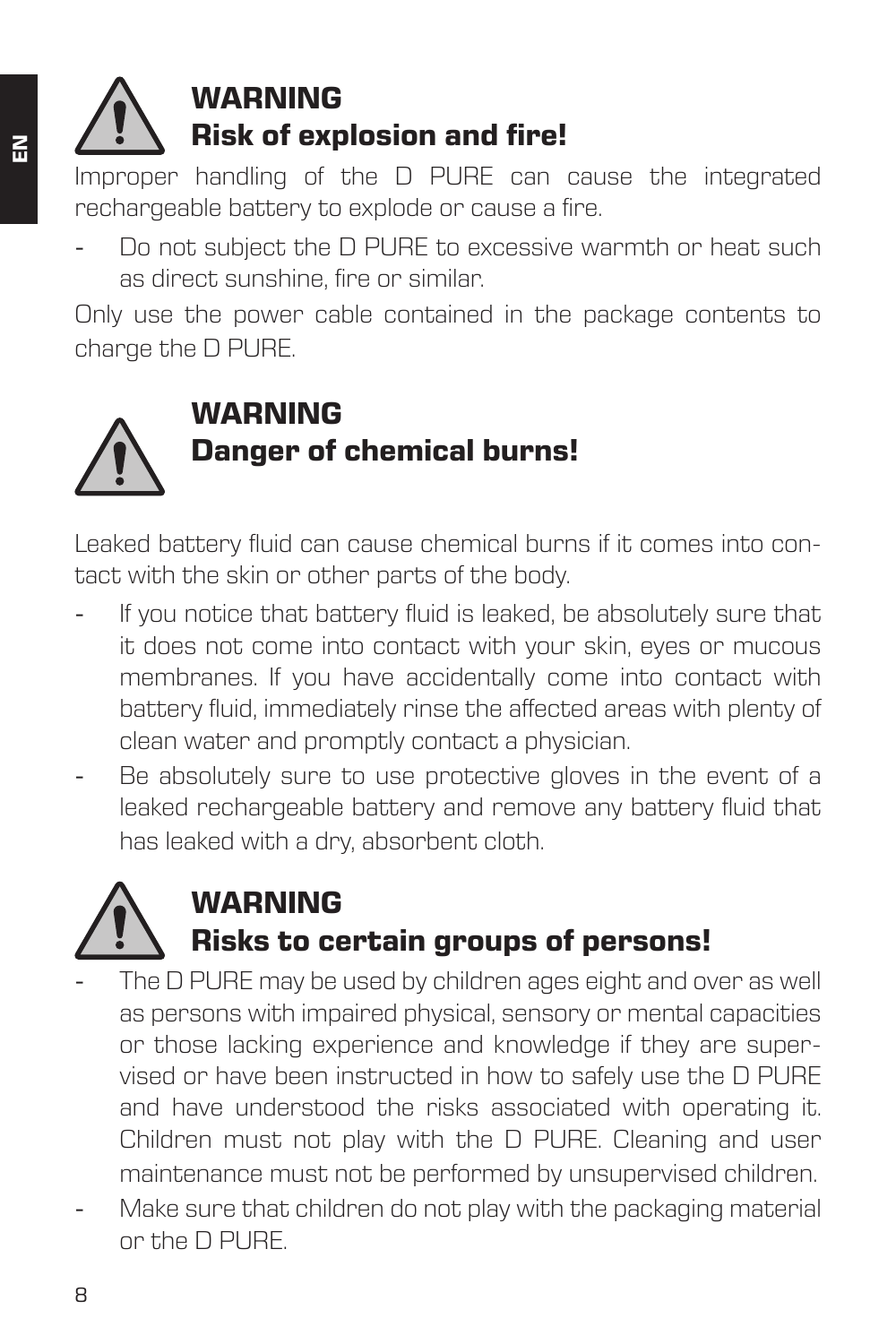- Keep children under the age of 8 away from the D PURE and the power cable.
- Keep the D PURE out of the reach of children.
- Do not leave the D PURE unattended while charging an external device.



During operation, the D PURE generates magnetic fields, which can interfere with the functioning of medical devices such as pacemakers. Using the D PURE in certain locations can also result in faults or accidents.

- Always keep a distance of at least 10 cm between the medical device and the D PURE. If necessary, consult your physician if you have any questions.
- Do not use the D PURE in environments where there is a risk of explosion.
- Make sure that you only use the D PURE where wireless transmissions are permitted.



## **WARNING**

#### **Risk of hearing loss!**

Listening at a high volume for prolonged periods poses a risk of hearing loss.

- Avoid listening at a high volume for a prolonged period of time.
- Make sure that you maintain adequate distance to the D PURE and never hold your ear up to one of the speakers.
- Set the volume on the source device to a low level before starting playback on the D PURE. If you set the source device to full volume, very high noise pressure may result, which may not only inflict organic damage, but also have psychological effects. Children and pets are particularly at risk in this respect.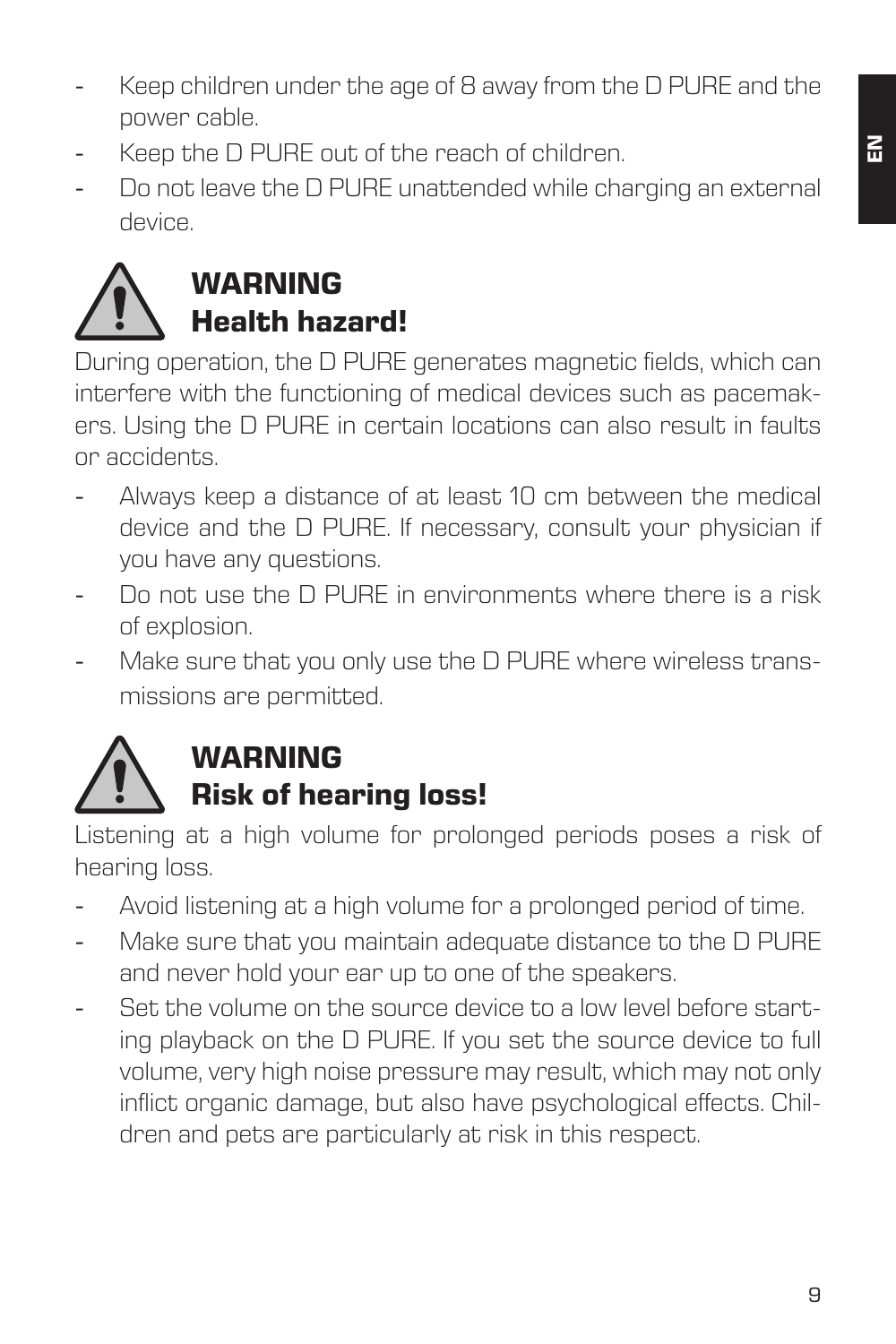#### **NOTICE Risk of damage!**

Improper handling can cause damage to the D PURE.

- Do not place the D PURE on or near hot surfaces (stovetops, heaters etc.).
- Do not allow the power cable to come into contact with hot parts.
- Fully recharge the D PURE approximately every six months, even if you are not using the D PURE at all or only irregularly.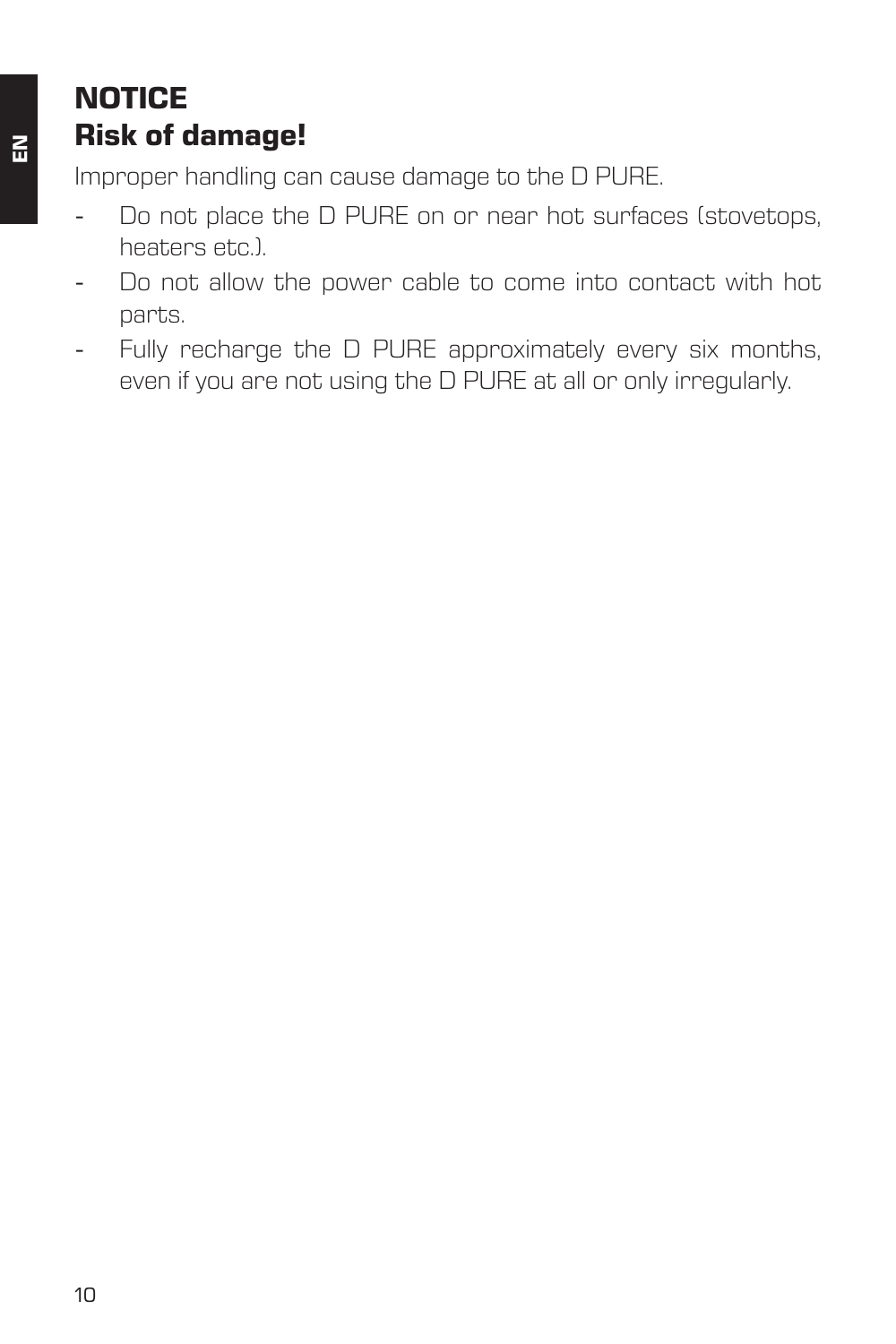#### **CONTROLS**



- 1 Short Press: Volume up / Long Press: Next Track
- 2 Multifunctions Button / Pairing Button
- 3 Short Press: Volume down / Long Press: Previous Track
- 4 Status LED
- 5 Micro-USB Charging Port
- **6** AUX Input
- 7 Power Switch
- 8 Power Status LED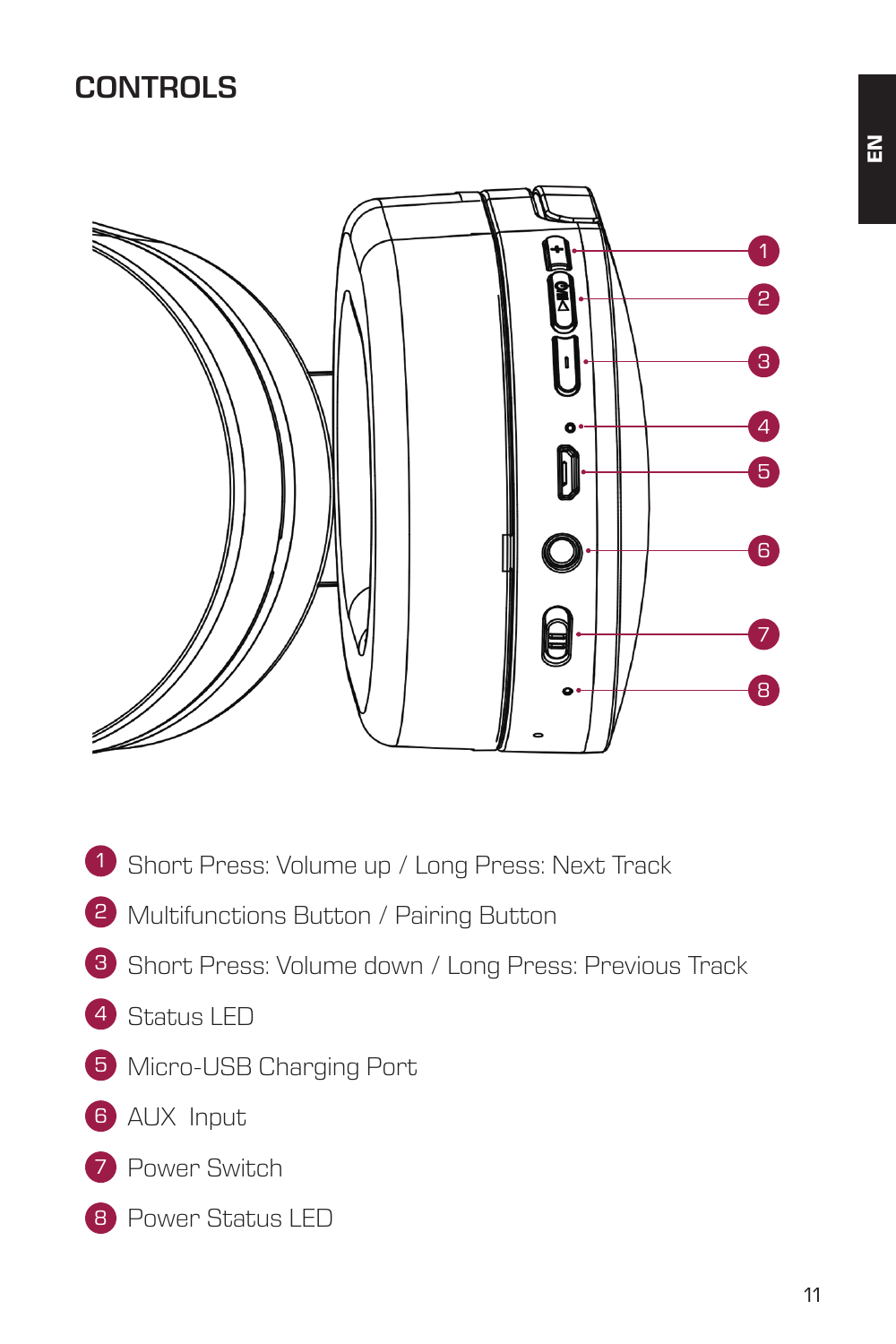## **PAIR YOUR HEADPHONE:**

- Slide the power switch  $\bullet$  to "on" (The power status led  $\bullet$  lights up).
	- Then press the multifunction button  $\bullet$  a little onger (approx. 3) Sec.) and the headphones switch to pairing mode. A signal tone is now heard and the status led flashes alternately red and blue!
	- Turn on your mobile device and enable bluetooth to connect it to your new headphone.

#### **STANDBY MODE:**

Your headphones will switch to standby mode after 15min of idle time!

Press the multifunction button  $\bullet$  a little longer (approx. 2 sec.) to turn the headphones back on and automatically start them with your already paired mobile device.

## **UNPAIR YOUR HEADPHONE:**

**Press and hold the Volume Up**  $\bullet$  **and Volume Down**  $\bullet$  **buttons** for 3 to 5 seconds to unpair the headphones from your smartphone.

The status LED  $\bigoplus$  then flashes red and blue alternately and the message "Your device is disconnected" is heard.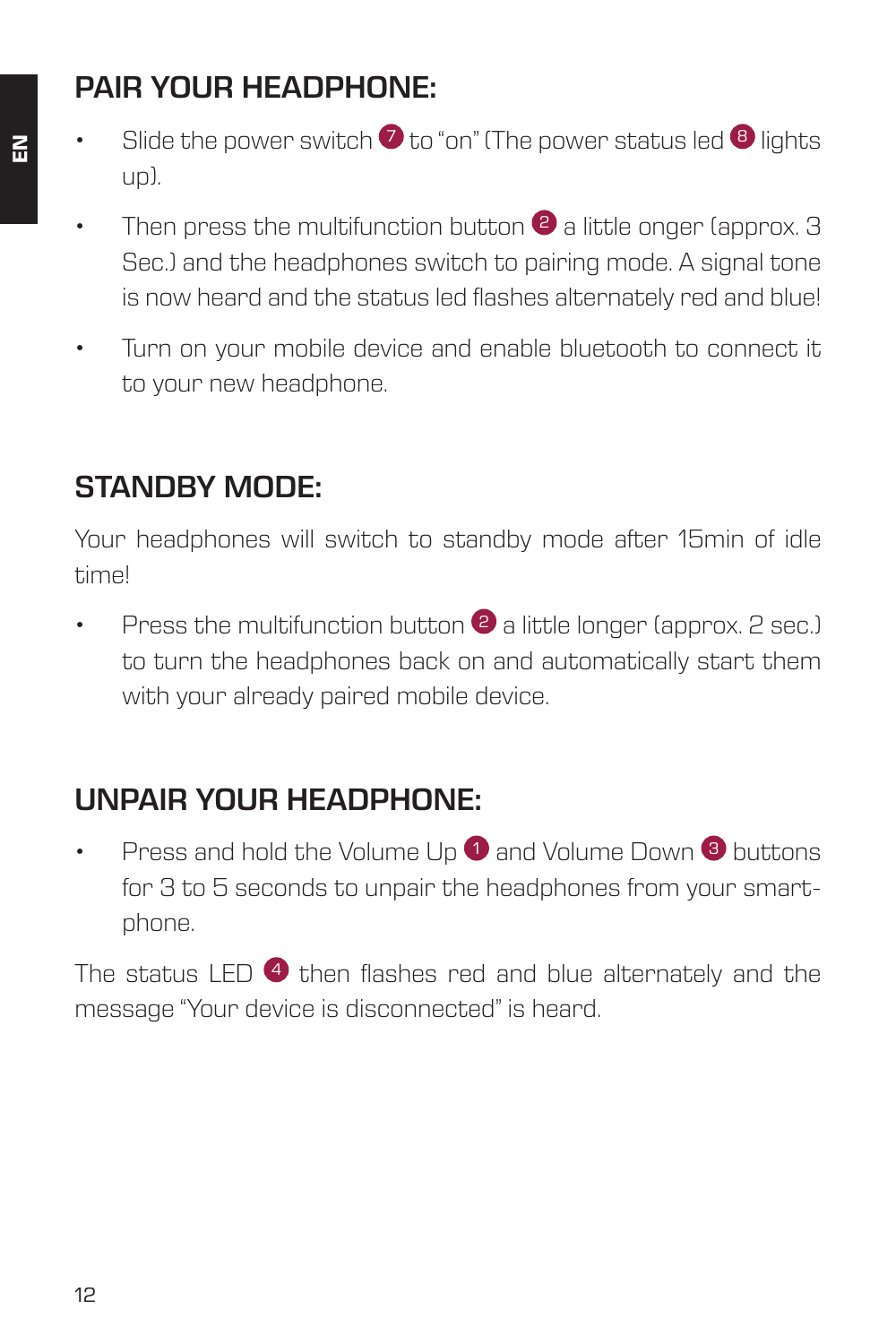#### **POWER OFF**

Slide the power switch  $\overline{2}$  back to its original position to turn off the headphones completely.

Then the power status LED will turn off immediately.

### **VOLUME UP / NEXT TRACK:**

- Short Press Button  $\bullet$ : Volume up by one level
- Highest Volume Level reached: You will hear a prompt tone
- Long Press Button <sup>1</sup>: Next Track

#### **VOLUME DOWN / PREVIOUS TRACK:**

- Short Press Button 3: Volume down by one level
- Lowest Volume Level reached: You will hear a prompt tone
- Long Press Button <sup>3</sup>: Previous Track

#### **INCOMING CALLS:**

- The music will be muted for incoming calls.
- Receiving incoming calls: Press the multifunction button <sup>2</sup> once
- To end a call: Press the multifunction button <sup>2</sup> once
- Reject incoming call: Long press the multifunction button <sup>2</sup>
- Redial the last phone number dialed: Double click the multifunction button 2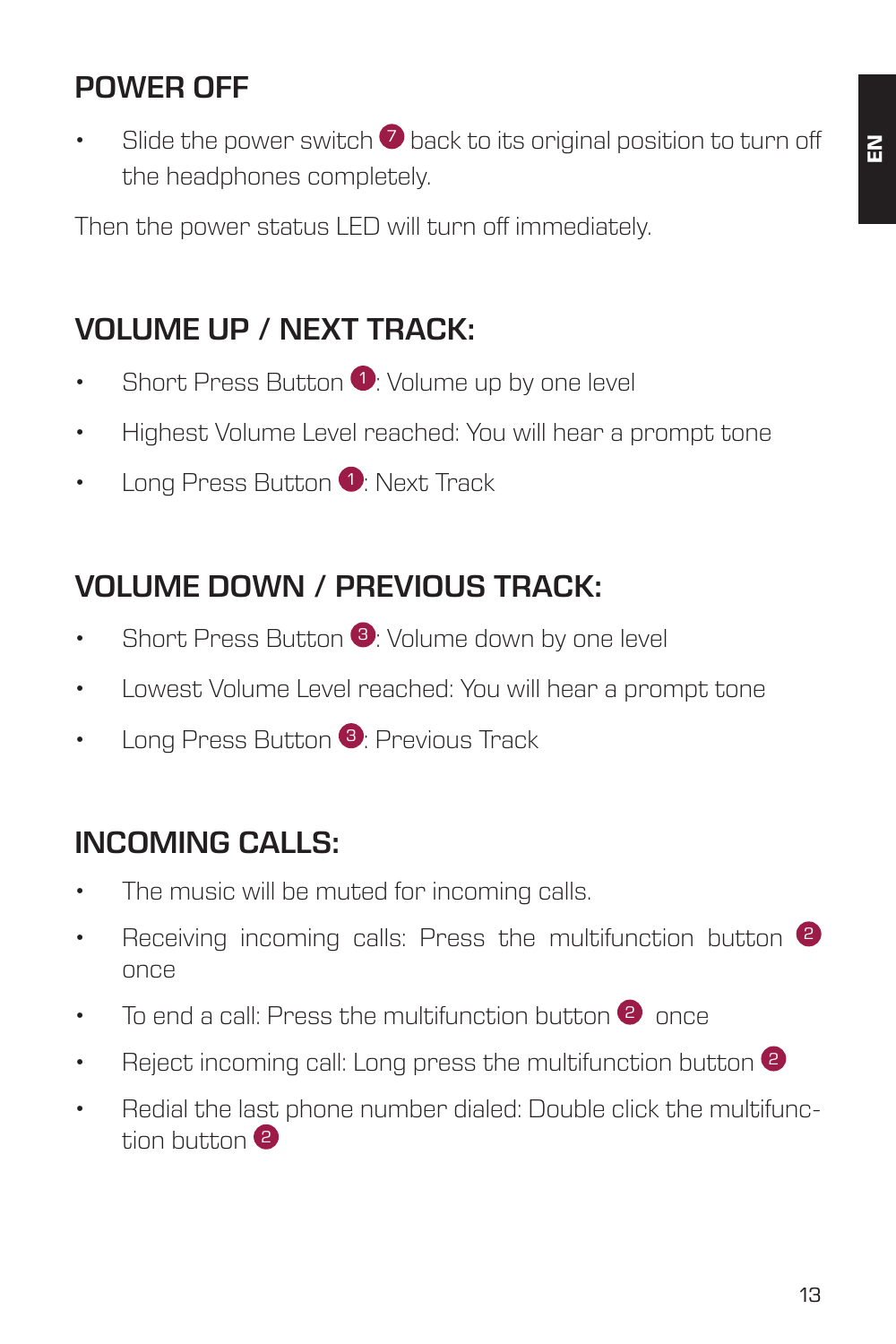#### **USAGE AND CHARGING**

- The rechargeable battery is built into the device. Fully charge the headphones before first use.
	- Battery Low: A voice message is heard "Battery is too low" and the status LED turns red. In that case, please charge your headphones as soon as possible.
	- The headphones must be turned off to charge. Insert the charging cable into the charging port. During charging, the Power Status LED turns red and changes to green when the headphones are fully charged.

#### **BLUETOOTH AND AUX INPUT**

- The headphones can be used via Bluetooth as well as via AUX connection.
- When the jack cable is plugged into the AUX port, the Bluetooth connection is automatically disabled and the device turns off.
- While using the AUX connector, the Bluetooth connection is always disabled.
- When the battery is empty, the headphones can be used for music listening via the AUX port.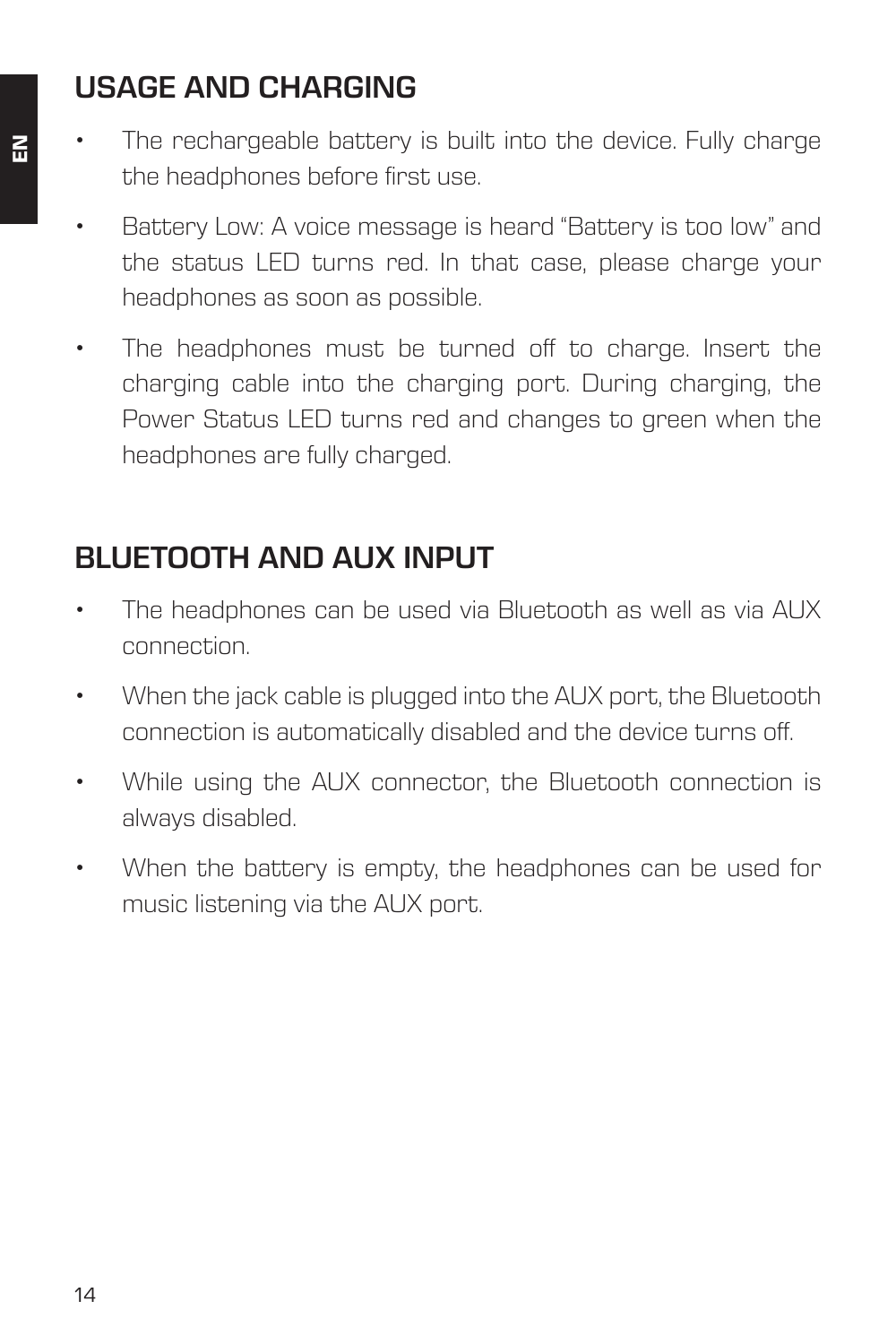# **DECLARATION OF CONFORMITY**

Stage10 GmbH hereby declares that the D PURE radio system described in this user manual complies with the Directive 2014/53/ EU.

The full text of the EU declaration of conformity is available at the following Internet address:

https://support.dockin.de/hc/de/articles/360003225600-EU-Konformitaet

## **MANUFACTURER INFORMATION AND SERVICE**

If you have questions regarding the D PURE or if any problems occur during operation or similar, first contact the following body via e-mail:

#### **info@dockin.de**

DOCKIN is a trademark of Stage10 GmbH Oranienburger Str. 45 | 10117 Berlin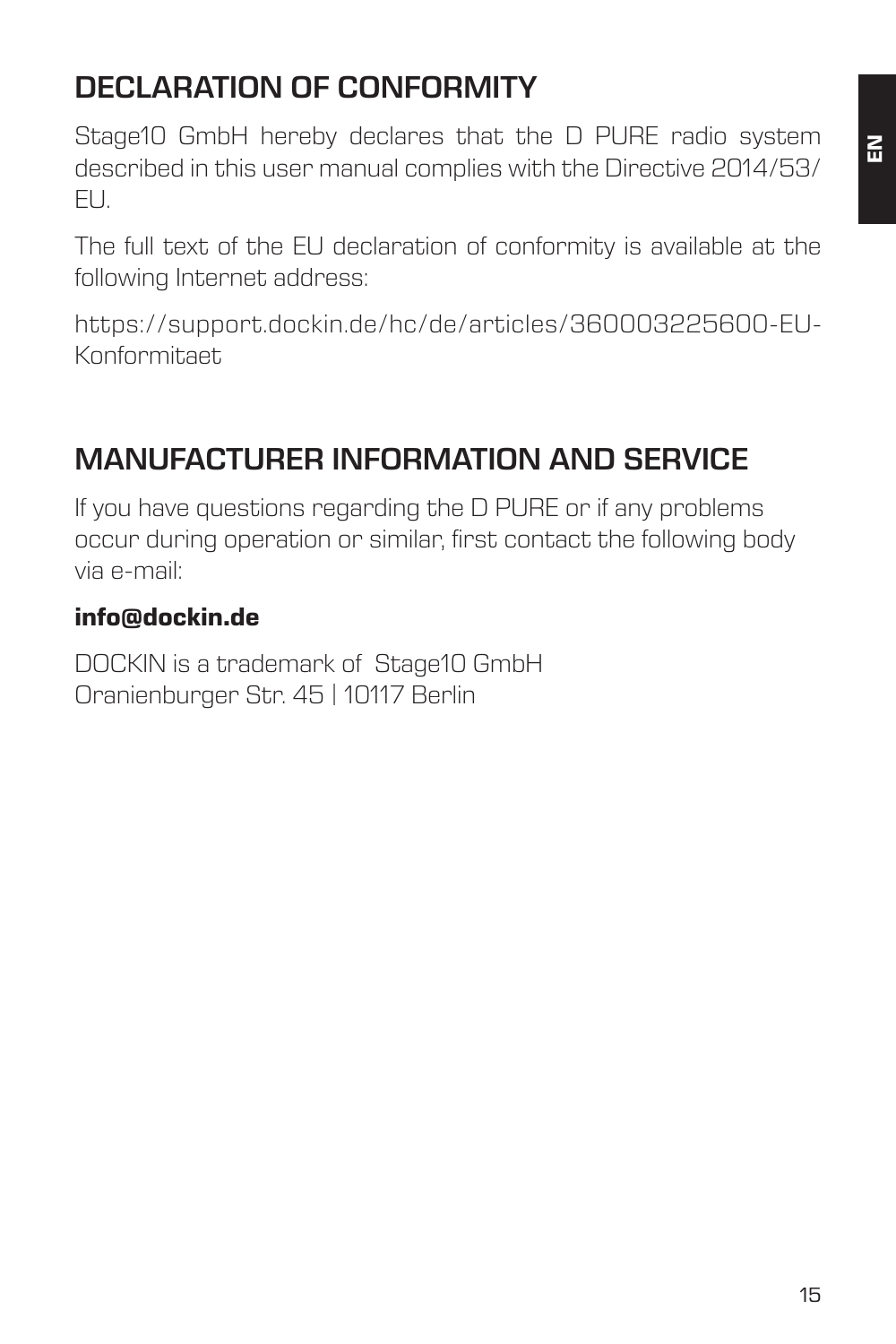## **DISPOSAL**

#### **Disposing of the packaging**



Dispose of the packaging sorted into single-type materials:

- Paperboard and cardboard for recycled paper
- Films in the recyclable material collection service

#### **Disposing of the device**

(Applicable in the European Union and other European states with systems for the separate collection of reusable waste materials)



#### **Old devices must not be disposed of with household waste!**

If the D PURE is no longer operational, every consumer is **required by law to dispose of used devices separately from household waste**, e.g. at a collection point run by the communal authority/borough. This ensures that old devices are recycled in a professional manner and also rules out negative consequences for the environment. For this reason, electrical equipment is marked with the symbol shown here.



#### **Batteries and rechargeable batteries do not belong in the household garbage!**

As the end user you are required by law to bring all batteries and rechargeable batteries, regardless whether they contain harmful substances\* or not, to a collection point run by the communal authority or borough or to a retailer, so that they can be disposed of in an environmentally friendly manner.

Bring the D PURE (together with the rechargeable battery) to your collection point and make sure that it is in an uncharged state!

\* labelled with: Cd = cadmium, Hg = mercury, Pb = lead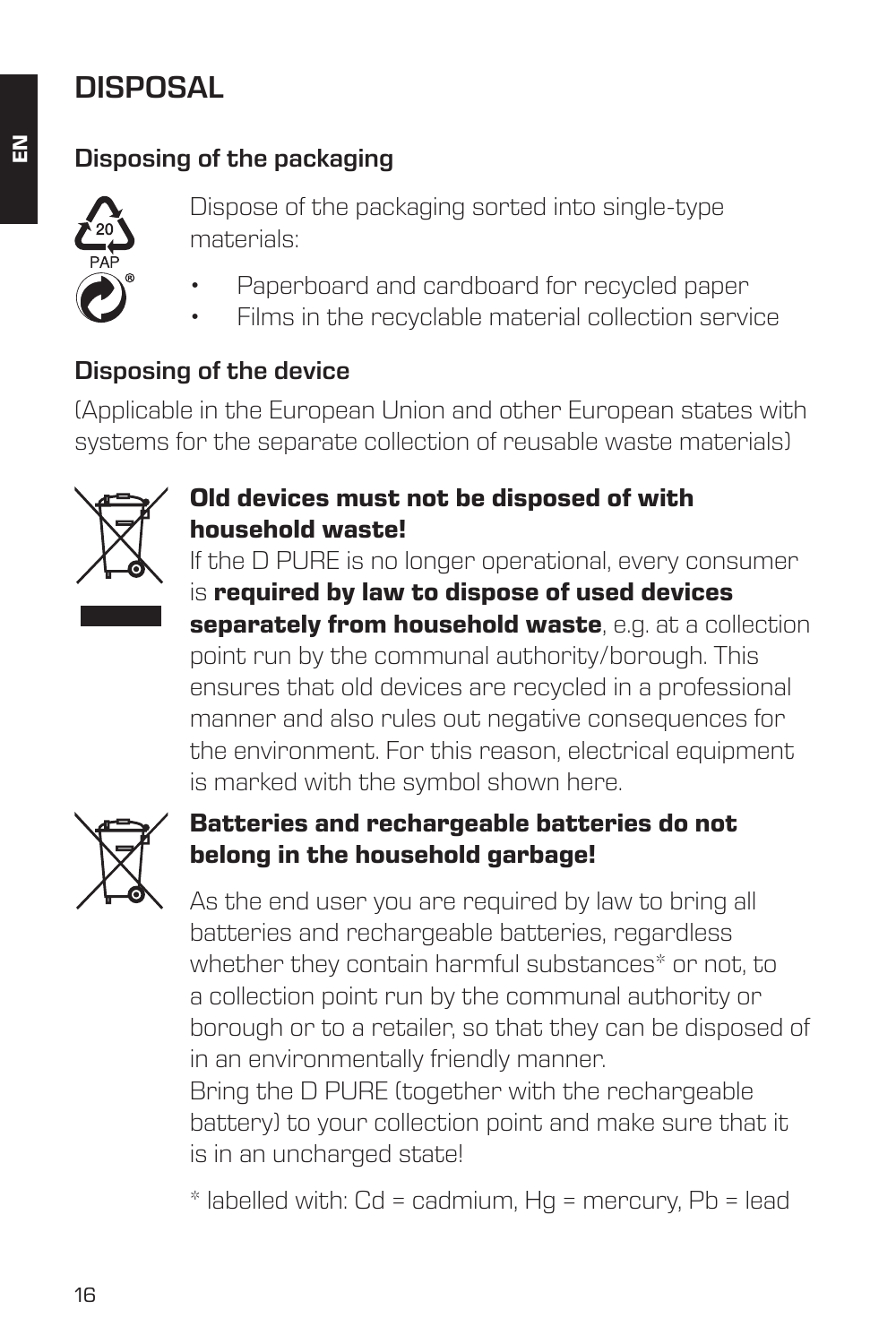# **FCC**

This device complies with Part 15 of the FCC Rules. Operation is subject to the following two conditions: (1) this device may not cause harmful interference, and

(2) this device must accept any interference received, including interference that may cause undesired operation.

Changes or modifications not expressly approved by the party responsible for compliance could void the user's authority to operate the equipment. This equipment has been tested and found to comply with the limits for a Class B digital device, pursuant to Part 15 of the FCC Rules. These limits are designed to provide reasonable protection against harmful interference in a residential installation. This equipment generates, uses and can radiate radio frequency energy and, if not installed and used in accordance with the instructions, may cause harmful interference to radio communications. However, there is no guarantee that interference will not occur in a particular installation.

If this equipment does cause harmful interference to radio or television reception, which can be determined by turning the equipment off and on, the user is encouraged to try to correct the interference by one or more of the following measures:

- Reorient or relocate the receiving antenna.
- Increase the separation between the equipment and receiver.
- Connect the equipment into an outlet on a circuit different from that to which the receiver is connected.
- Consult the dealer or an experienced radio/TV technician for help.